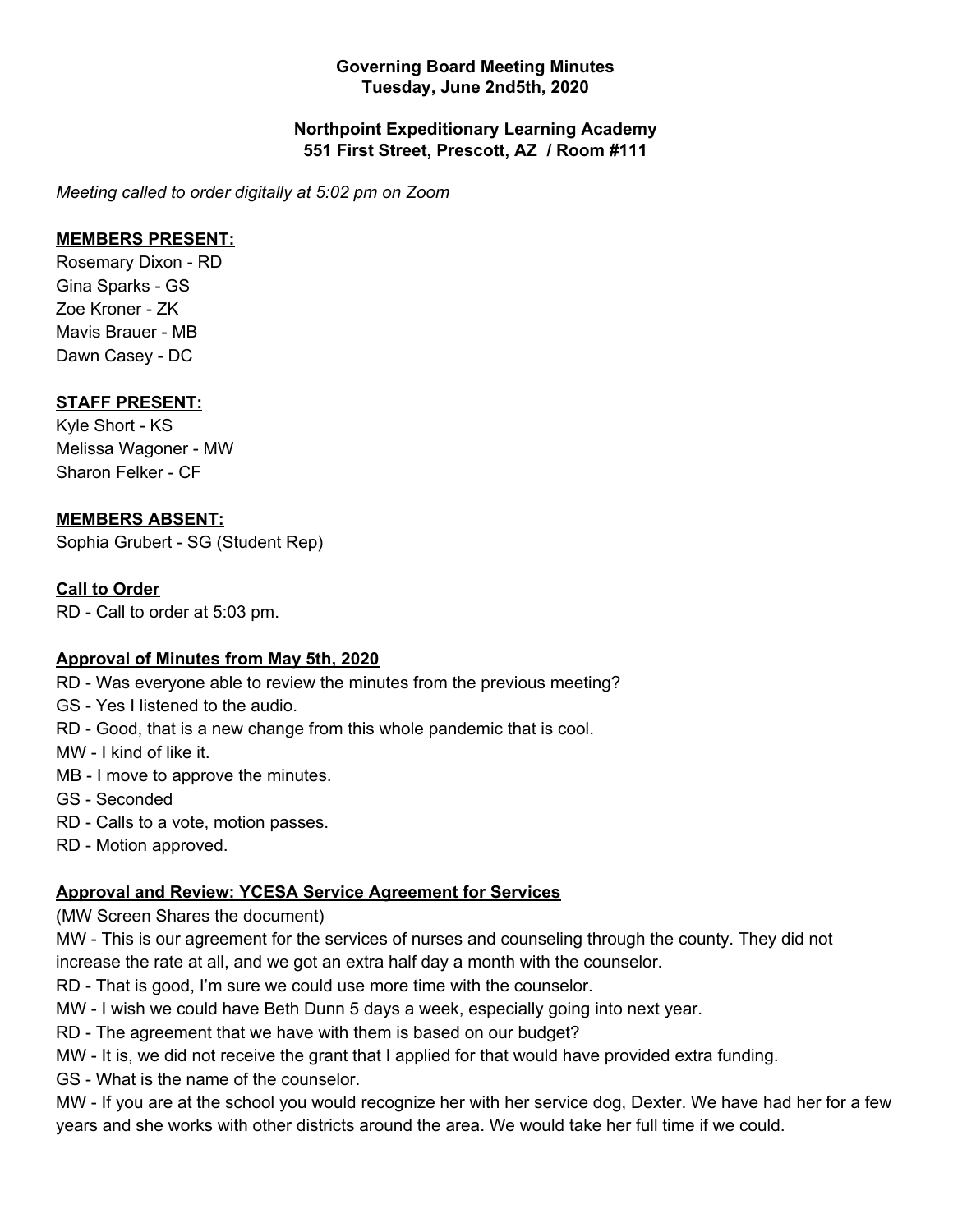MW - This agreement is the same group that we have had to re-do the contract a few times because of changes in the language. We have never been in breech of our contract or had any other issues. Where it breaks down financially is speech therapy, counseling, and nursing.

RD - Is the budget set or is it dependent on how many students are in need of speech therapy and the like? MW - It is dependent, Jen works really well with us to keep our costs down if we only have two kids. There are few students in the MS or HS level that have speech therapy, so we inherit those students with that need already as they enter our school.

MW - Speech therapy is much more effective in person, so we try not to do the tele-conferencing any more. If we were to get a student who had a new auditory issue we would qualify them, but normally these issues arise between K-3.

RD - And are the nursing services mandated by the state?

MW - This is our ear testing, eye testing, flu shots, and other vaccines.

RD - And the kids don't pay at all?

MW - No, that is funded by the states. Then it tells us that we will be billed monthly, the responsibility of keeping records, and nothing else that seems out of the ordinary for a contract with another agency.

MW - So this is the overall contract from YCESA, and other third party contracts would be more expensive. I

like working with the county so we are connected to the other public education institutions since we aren't part of a larger district. Are there any other questions about this agreement?

MW - Are there any other questions?

RD - I move that we approve the YCESA Agreement and Budget

DC - Seconded

RD - Motion passes, YCESA budget approved.

# **Approval and Review: 20-21 Proposed Budget**

MW - This budget was provided to you as a side by side of the previous budget. What would the board like to discuss as far as what is included?

RD - We have seen a version of this before, no?

MW - You did, I had given it out at the last meeting for time to review.

RD - Are there any large budget items that have changed from last year?

MW - Not really, some small changes. The biggest difference is that we grouped individual supply budgets into one larger supply budget. I did earmark some money in the budget for online programs that the staff has started using during remote learning that they may want to continue with in the fall.

MB - I have a question about the number of returning students in the fall. Has everyone decided to come back to school?

MW - No, not everyone has decided yet. This is part of the school report but I will go into it now. We need about 200 students to operate, our comfort zone is 210. We started last year with 215, and ended third quarter with 159. 33 of those students were senior class. Of the 162 that could return, 99 of them have done the pre-enrollment. That is not out of the ordinary for people to sign up last minute, but what makes me nervous is that people may decide that they want to do school differently. I know a lot of people are waiting to hear what is going to happen in the fall before they make their decision. In addition to the 99 who have pre-enrolled, we have 45-50 new applications from 7th - 11th graders.

RD - That is a lot!

MW - It is, the bigger concern is if we have to close the 8th grade already. We are close to the max and have another info session this week, which will probably bring our 8th grade into a lottery. Our classes with the lowest numbers are the juniors and seniors next year. If you were to ask Jeanette she would say that is true every year. 8th grade should be full soon, and we really only need a few more 7th graders to fill the entire middle school.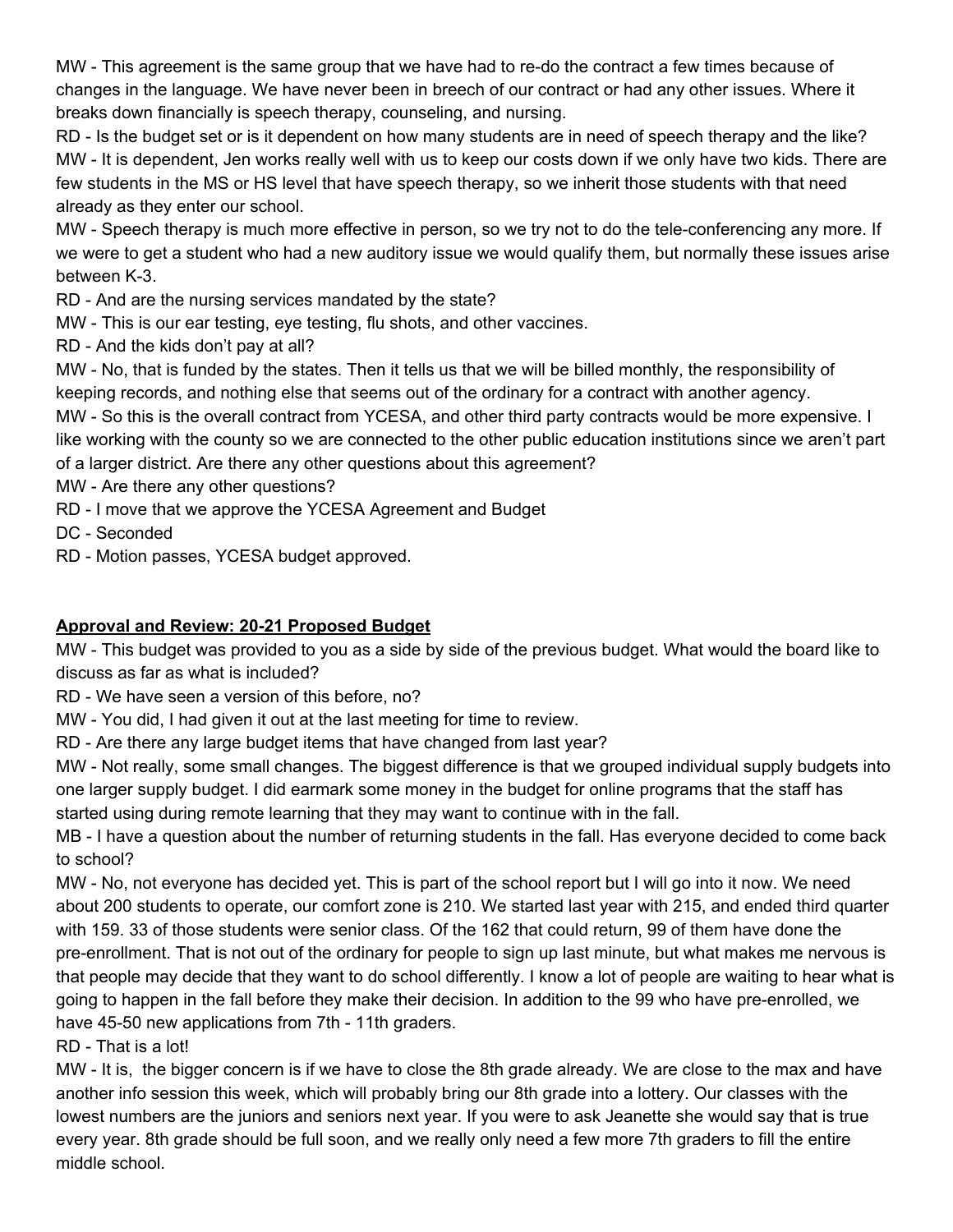RD - It is good to fill in the 7th graders because they mostly move on to the 8th grade.

MW - That is correct. Another exciting part of the 7th grade is 4 of them are legacy students, which means their parents trusted us with one student already and are now bringing us another.

DC - That is excellent.

RD - What about 8th graders moving up to 9th?

MW - We ended the school year with 34, and 20 have signed up to return. A little under ⅔ of previous 8th graders have committed, but some just haven't filled in their paperwork. We have 14 new applications for 9th with 2 legacy students, and we can take up to 50 in 9th grade.

RD - I think that everyone must feel very up in the air right now, like if there will even be school and if it is online then maybe they should do an online school, who knows?

MW - Yes, it is the full gamut of wondering about the quality of online education, the extended breaks. My plan is to send out some information to the families to let them know where we stand soon.

MW - The first thing i want to do is get the \$50,000 CARES grant written that we were promised. So Maivs, to answer your original question we budgeted on 195, 200 is safe, and 210 is gravy.

RD - Are you expecting to get those extra 5?

DC - We almost always do.

MW - We budgeted on 195, and with returning students and new applications we are at 147.

MB - My question came from a discussion with someone within the public school system. They are counting on only about ⅔ coming in the fall and ⅓ not returning, which would affect their budget.

MW - We have the same concern but even more so, since larger district budgets are set on previous year's numbers and ours are looked at monthly.

RD - This is an uncertain time and if we have low numbers because of that, I think we can weather that. We have been through it before and hopefully by January we will be back to normal.

MW - We have been through low numbers before and we have been able to weather it because if you look at what is not accounted for in the budget, that is bigger than ever before. I like to keep around \$30,000 extra in our budget, but this year I kept more wiggle room because of these times we are in.

KS - Good job keeping us in the black.

MW - It is really important to me that we don't have to switch people to  $\frac{3}{4}$  time teaching part way through the school year.

RD - No kidding, that would be bad. I'm sure it is important to the teachers too!

MW - There are several steps before that, please don't panic Kyle.

KS - I am not panicked, I know how you budget, but that conversation has come up before in the past so I understand the cushion.

MW - There is an extra cushion this year as well, I could save it for the school report but I will share it now. We actually have a staffing update, this position is already filled. We have moved Robert Zinni to the position of instructional guide, my second in command. We are all excited about it, and it works out really well financially on a different level. The replacement for RZ is a brand new teacher, which brings our costs down in salary. The same with the replacement of Jeff Wood, our new hire has a lower salary schedule.

GS - Is Alison leaving?

MW - No, she has a different job. We created a different position for Robert to fill a gap in staffing. Not only is Alison not leaving, she is excited about the changes because she is a major player in two things next year. Setting up a document to track our brainstorming, and setting up a team about health and wellness. We are moving in the direction of what can we offer to students and parents to support them in this area.

RD - If we have to be online next year, wouldn't you also save money on the transportation budget? MW - We may, but we would probably have to spend more on technology then. We were nervous about giving out computers to all students but only 30 haven't returned yet, but we know where they are. The only staffing change is that Megan would possibly move to full time if she can work it out with her family.

RD - And you would get a lot more done with her there full time?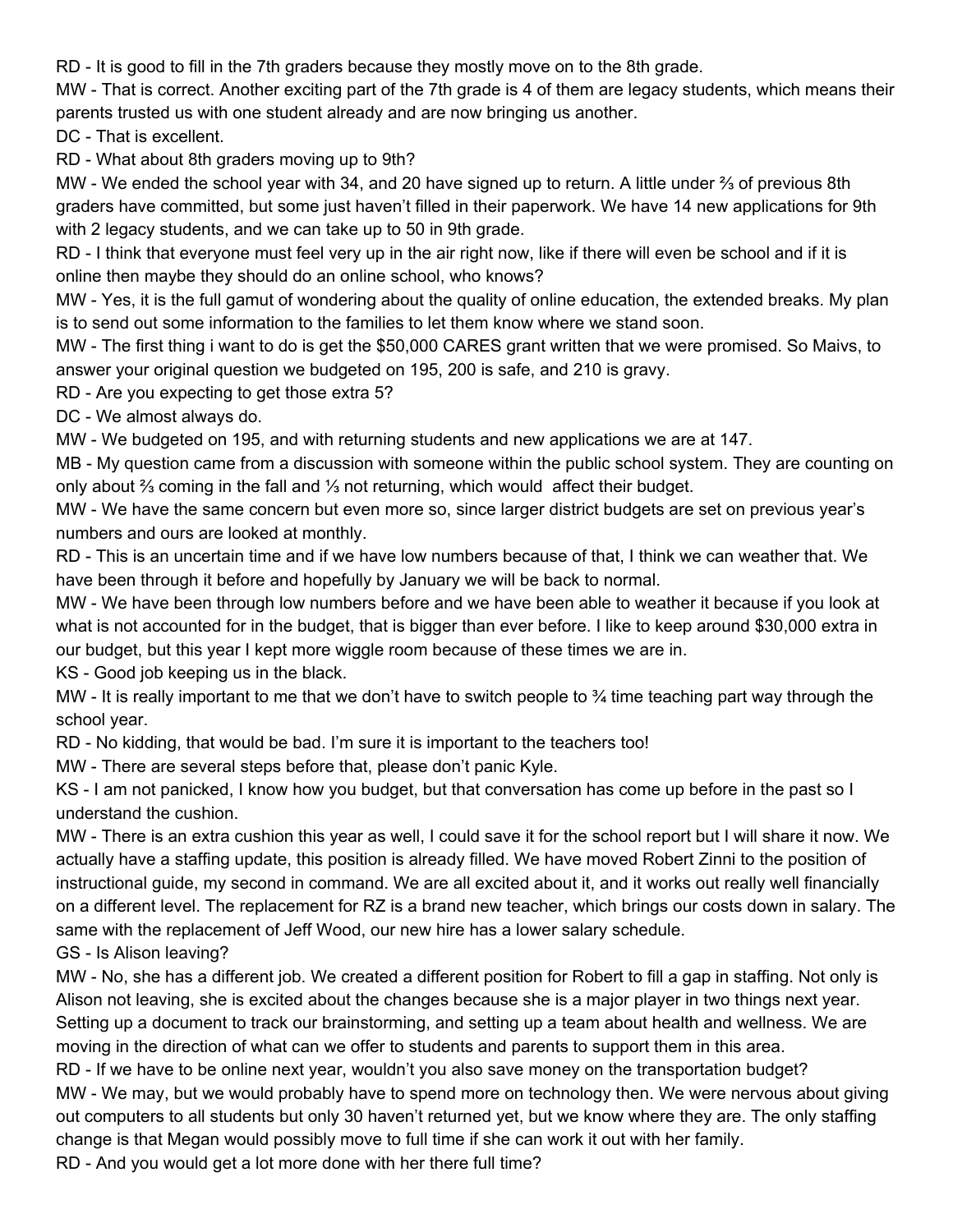MW - Yes, she is very industrious. Graduation would not have been possible without her.

RD - Well done, that was really good. I am happy with the budget, does anyone have other questions about it? It seems pretty clear.

MW - There are no tricks

KS - One clarifying question, does this include the CARES act money that could potentially come through? MW - No it doesn't. The other nice thing about the CARES money is that it is very open federal money, which has few restrictions on using it other than paying a teacher's union or giving someone a bonus. There is a third restriction but there is a lot that we can use it for.

RD - Are you going to send this to us to e-sign?

MW - Yes, you will get a Docu-Sign version after the meeting. The budget has the revenues, and we did decrease teacher pay but those were the changes we already discussed.

RD - You aren't saying that any salaries were decreased, but rather the overall went down?

MW - Correct, everyone who is returning got a 5% raise this year, including myself.

RD - Awesome, I love our teachers and wouldn't want them to lose money.

MW - Well, I would be more likely to take it off of mine in order to help them. That doc has the contacts and breaks it out into columns that are difficult to read but the numbers match up.

RD - I move to approve the proposed budget for the fiscal year 20-21.

GS - I second that

RD - All in favor? (All in favor) Motion passes.

# **School Informational Report**

MW - We dipped into a lot of these school report items during the budget, including the enrollment, staff changes and benefits, and school closures and reopenings.

GS - Yes, could you elaborate more about the new people?

MW - Absolutely, I think most of you know Robert Zinni already?

GS - Could you remind me what he was teaching before?

MW - Yes, he was on the 9/12 team teaching Geography/History and Government/Economics. This is his 11th year with us, after a brief move to Vegas from which he decided to come back.

RD - Will Zinni have a crew?

MW - He will not, and they may be sad. I put this document up here so you can read this info as well. RZ was a student teacher and then a para-professional before teaching with us for several years. This past year he and Leah Sussman were instrumental in our accreditation efforts. He told me early on that he was on his way to becoming principal, and I told him that he needed several years teaching under his belt if he wanted the respect of the staff. I remember that conversation because he remembers it. He and I have a short-hand in leadership having led the Germany trip for several years together, and I did speak to all 5 staff members with 5 or more years of experience at the school about this position.

MW - This year Luna Valdez was Zinni's student teacher, and she is going to be Zinni's replacement. He will still be mentoring her in her first year. We had looked at Dean of Students and Instructional Coach, but we will be developing this position with is strengths in mind. I really had no interest in hiring someone from the outside to oversee teachers who had been here for so long, and I think Kyle can speak to the staff's feelings on bringing RZ into this position.

KS - We are all very excited and supportive of it.

MW - Here are some things that Zinni would say are his strengths and he would want to be a part of his job. Anything that involves police or legal intervention or finances will not be a part of the position. He will also not manage adult staff who are not teachers. He will focus on processing student behaviors and coaching teachers.

MW - Luna Valdez has her secondary teacher certificate from NAU having just completed her student teaching with us. She was willing to work under her pay grade as a paraprofessional just to stay with Northpoint since